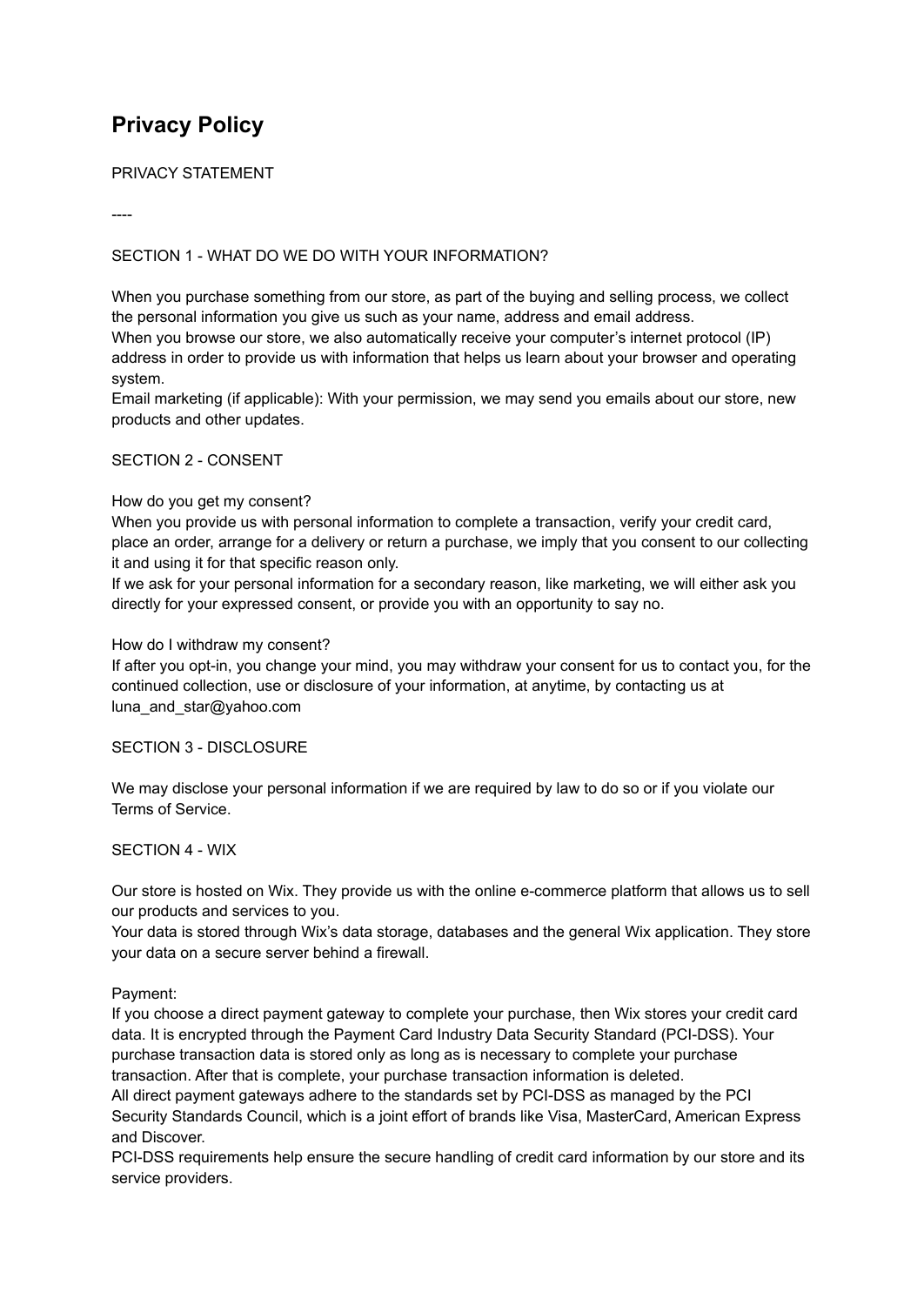For more insight, you may also want to read Wix's Terms of Service (https://www.wix.com/about/terms-of-use) or Privacy Statement (https://www.wix.com/about/privacy).

# SECTION 5 - THIRD-PARTY SERVICES

In general, the third-party providers used by us will only collect, use and disclose your information to the extent necessary to allow them to perform the services they provide to us.

However, certain third-party service providers, such as payment gateways and other payment transaction processors, have their own privacy policies in respect to the information we are required to provide to them for your purchase-related transactions.

For these providers, we recommend that you read their privacy policies so you can understand the manner in which your personal information will be handled by these providers.

In particular, remember that certain providers may be located in or have facilities that are located a different jurisdiction than either you or us. So if you elect to proceed with a transaction that involves the services of a third-party service provider, then your information may become subject to the laws of the jurisdiction(s) in which that service provider or its facilities are located.

As an example, if you are located in Canada and your transaction is processed by a payment gateway located in the United States, then your personal information used in completing that transaction may be subject to disclosure under United States legislation, including the Patriot Act.

Once you leave our store's website or are redirected to a third-party website or application, you are no longer governed by this Privacy Policy or our website's Terms of Service.

## Links

When you click on links on our store, they may direct you away from our site. We are not responsible for the privacy practices of other sites and encourage you to read their privacy statements.

## SECTION 6 - SECURITY

To protect your personal information, we take reasonable precautions and follow industry best practices to make sure it is not inappropriately lost, misused, accessed, disclosed, altered or destroyed.

If you provide us with your credit card information, the information is encrypted using secure socket layer technology (SSL) and stored with a AES-256 encryption. Although no method of transmission over the Internet or electronic storage is 100% secure, we follow all PCI-DSS requirements and implement additional generally accepted industry standards.

# SECTION 7 - COOKIES

Here is a list of cookies that we use. We've listed them here so you that you can choose if you want to opt-out of cookies or not.

- XSRF-TOKEN sessional Used for security reasons (essential)
- hs sessional Used for security reasons (essential)
- svSession 2 years Used in connection with user login (essential)
- SSR-caching 1 minute Used to indicate the system from which the site was rendered (essential)
- wixCIDX 3 months Used for system monitoring/debugging (essential)
- wix browser sess sessional Used for system monitoring/debugging (essential)
- Consent-policy 12 months Used for cookie banner parameters (essential)
- smSession sessional Used to identify logged in site members (essential)
- TS\* sessional Used for security and anti-fraud reasons (essential)
- bSession 30 minutes Used for system effectiveness measurement (essential)